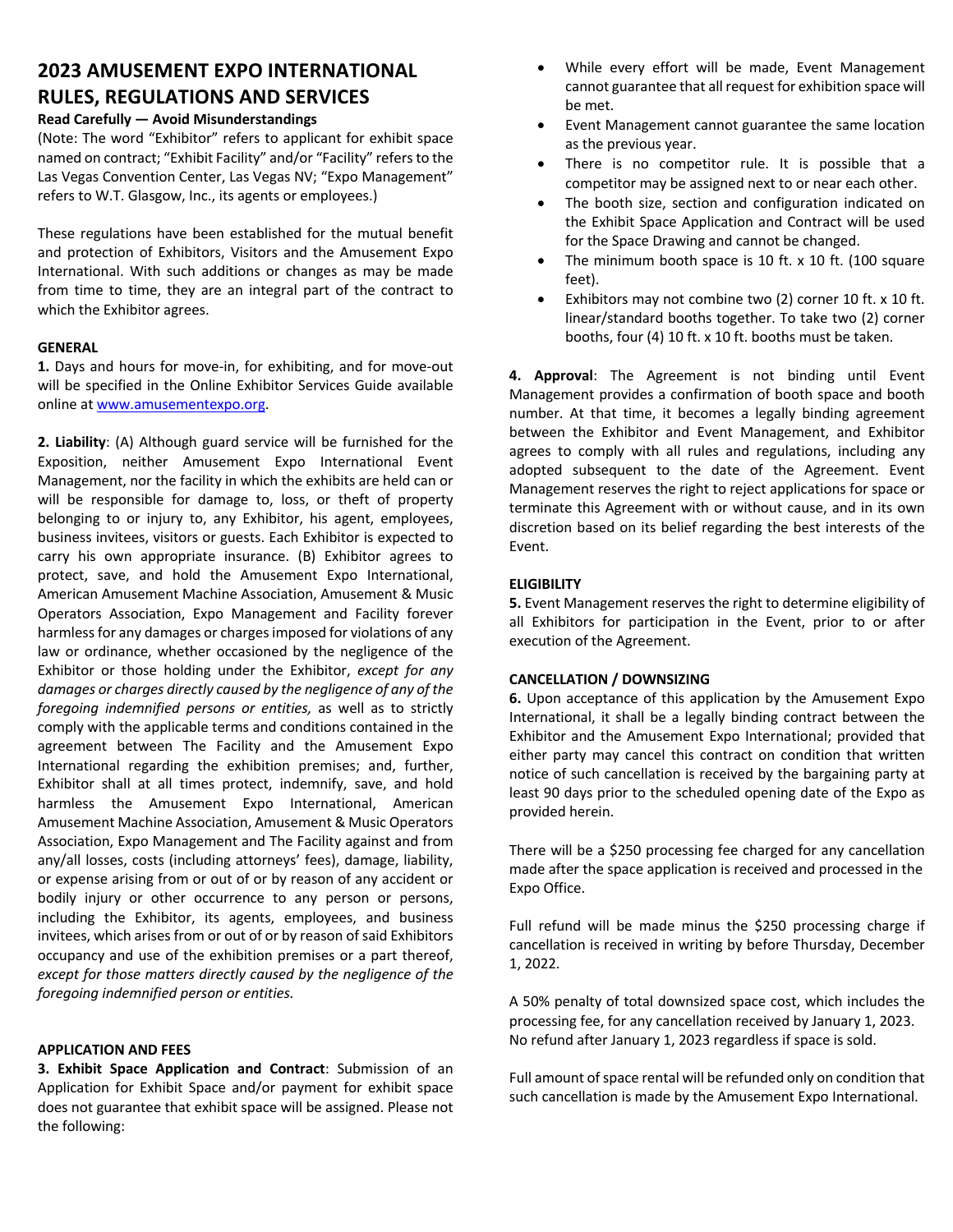#### **SERVICES**

**7. Standard Booth**: The booth furnished consists of 8 feet high draped back wall, and 36 inches high draped side dividers. Exhibits 10 feet in depth, shall be so arranged as to not obstruct the general view of other exhibits, and shall be limited to 8 feet in height. Booths 10 feet in depth located on AN OUTER PERIMETER WALL can be built to a height of 12 feet. Peninsula and island booths may be built to a height not to exceed 16 feet. The back wall of peninsula booths may be built to a height of 16 feet but must drop down to a height of 4 feet and must remain at the 4 foot level, 5 feet in from both side aisles.

**8. Standard Booth Name Sign**: One standard sign, showing Exhibitor's Name, City and State, and booth number(s) will be supplied by Amusement Expo International.

**9. Labor**: Exhibitors will be responsible for labor charges they incur in connection with the assembly, draping, repairs and dismantling of their own booths. In order to conform to union contract rules and regulations, exhibitors are required to use accredited union personnel.

**10. Security**: Uniformed guards will be used to help protect the display area.

**11. Badges**: Exhibitors and visitors must wear badges for identification.

**12. Other Requirements**: Each Exhibitor may provide his own booth furnishings, and may specify his own independent service contractor for the erection and dismantling of the booth provided that written notice of intent to use an independent contractor is received by Expo Management no later than Friday, February 10, 2023 and that Amusement Expo International's labor and insurance regulations applying to independent contractors are met. Local regulations, licensing and labor agreements must be followed. For convenience the official decorator will rent, on advance order, appropriate furniture of all kinds, carpet and other accessories, and also will provide signs(other than standard booth identification) at Exhibitor's expense. The Online Exhibitor Services Guide will contain service order forms and additional information. Exhibits will not be permitted to leave the building at any time after installation until final closing of the Expo unless special permission is obtained in writing from Expo Management.

**13. Security and Guard Service**: Special guard service may be ordered by completing the order form found in the Online Exhibitor Services Guide. Event Management will, by the employment of a reputable guard service, exercise due diligence in protecting the property of Exhibitors from theft, damage by fire, etc., but does not assume responsibility for such losses by Exhibitors. Event Management has set forth the following procedures to be followed at the Event:

All persons entering or leaving the exhibit area must wear a badge issued by Event Management.

- All material leaving the exhibit area must be accompanied by a Bill of Lading or a Merchandise Pass.
- During installation and dismantling periods, no one will be permitted in the exhibit area before 7:00 am.

**14. Freight Handling**: Teamsters Local #631 has jurisdiction through a labor agreement with FREEMAN for the loading and unloading of all trucks, trailers, and common and contract carriers as well as the handling of empty crates and the operation of material handling equipment. It also has the jurisdiction for the unloading, uncrating, leveling, painting and assembly of machinery and equipment as well as the reverse process. FREEMAN has the responsibility of receiving and handling all the exhibit materials and empty crates. It is Freeman's responsibility to manage docks and schedule vehicles for the smooth and efficient move-in/move-out of the trade event. FREEMAN will not be responsible for any material it does not handle. An Exhibitor may "hand carry" material provided it does not use material handling equipment. When Exhibitors choose to "hand carry" materials, no access to the loading dock/freight door areas will be permitted.

#### **RESTRICTIONS**

**15. Safety and Security**: Exhibitors are prohibited from possessing any weapons of any kind while in or on Amusement Expo International facilities. For purposes of this prohibition, Amusement Expo International facilities means all exhibit halls and spaces, whether indoors or outdoors, but does not include parking facilities used by Exhibitors solely for parking, to the extent storage or possession of a weapon in a vehicle is permitted by the regulations applicable to such facilities and by applicable law. Weapons include, guns of any type, knives other than standard box cutters and the like used for exhibit set up and tear down, mace, explosives or any item with the potential to inflict harm that has no common exhibit-related purpose. This list is illustrative only, and not exhaustive. Event Management reserves the right to expel any Exhibitor that Management believes, in its sole discretion, may pose a safety or security risk to him or herself or others and/or is acting in a manner intended to harass, annoy, threaten, or intimidate other Exhibitors, attendees, Event Management, staff, or contractors.

**16. Outboarding/Suitcasing Prohibited**: Suitcasing and Outboarding are expressly prohibited. "Suitcasing" occurs when companies or persons attending the Event as attendees and not as Exhibitors "work the aisles" soliciting business from other attendees or Exhibitors. "Outboarding" occurs when companies or individuals, including Exhibitors, set up events or activities at locations other than the Event venue that encourage attendees of the Event to either leave the Event or to not attend authorized Event activities. Therefore, any company or person (a) holding an exhibit, demonstration or display in a Las Vegas, NV hotel, suite, meeting room, or other non-official Event venue during Amusement Expo International, or (b) engaging in suitcasing, will face sanctions by Event Management. Sanctions may include loss of seniority privileges, a ban from the current and future Events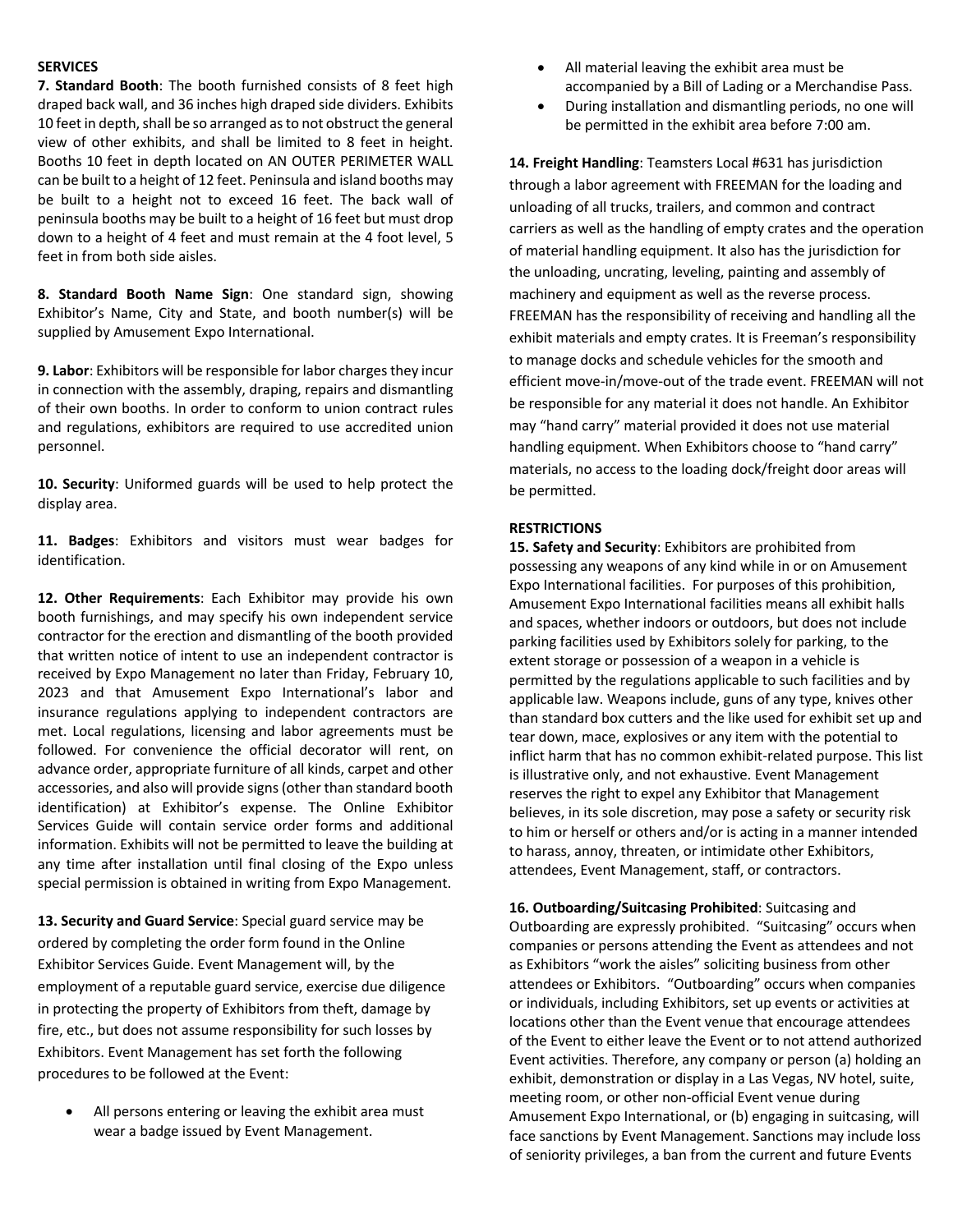and other sanctions as deemed appropriate by Event Management.

**17. Exhibit Personnel**: All personnel, models/demonstrators must be properly clothed/dressed appropriately at all times and must confine their activities to the contracted exhibit space. Personnel may not enter the exhibit space of another Exhibitor without permission from that Exhibitor and at no time may anyone enter an exhibit space which is not staffed. If Exhibitor personnel enter the exhibit space of another Exhibitor, without permission from that Exhibitor, such Exhibitor is subject to penalties for a rule's violation, including a loss of all or a portion of its seniority points.

**18. Gratuities**: FREEMAN requests that Exhibitors do not tip its employees by giving money, merchandise, or other special consideration for services rendered. Exhibitors should not give coffee breaks other than mid-morning and mid-afternoon when union employees have a fifteen-minute paid break. Any attempts to solicit a gratuity by an employee for any service, should be reported immediately to a supervisor of FREEMAN. FREEMAN employee(s) are paid an excellent wage, and tipping is not an accepted company policy.

**19.** No Exhibitor shall foster or conduct any event during the Amusement Expo International Exhibit hours, other than a luncheon within the Event venue, not to exceed one and one-half hours, which would take attendance from the exhibit floor.

**20. Safety Precautions**: All construction material must conform to standard safety practices. Table and back wall drapes supplied by the official decorator, and those supplied by the Exhibitor, together with textile or paper displays and decorations, must be flame-proofed. No combustible decorations, such as crepe or tissue paper, cardboard or corrugated paper, may be used at any time. All packaging containers and materials are to be removed from the floor and may not be stored under tables or behind displays. Equipment powered by internal combustion motors cannot be operated during show hours. Helium balloons and other self-rising items are prohibited inside the Facility. Displays are subject to inspection and approval for safety by the Clark County Fire Department.

**21. Irregular Activities**: No person, firm or organization which has not regularly contracted with Amusement Expo International for occupancy of space in the Expo will be permitted to display or demonstrate any products, processes or services, to solicit orders, wear any identification other than that of the contracting Exhibitor, or to distribute advertising or other materials at the exposition. Any infringement from this regulation will result in prompt removal of the offending person from the Facility. Exhibitors may not enter the booths of other Exhibitors without invitation; no Exhibitor may call or invite a visitor out of one exhibit and into his own. Exhibitors must remain within their own exhibit space in distributing literature, product samples, or other materials; the aisles may not be used for this purpose.

**22.** Exhibitors may not serve or dispense food or beverages of any type from their booths, without pre-approval by expo management.

**23.** All booths must remain open and operational during all show hours and all demonstration equipment must be operated w/out charge.

**24.** Circulars or advertising matter of any description may be used or distributed only within the booth assigned to the Exhibitor presenting such material. Only literature published or approved by Expo Management may be distributed at the registration desk, in the registration area, in the meeting rooms, in the Exposition Halls, or in transportation under lease to Amusement Expo International.

**25.** The use or display of any printed materials, photographs or presentations which may be judged as lewd, lacking in dignity or not conducive to a business environment are prohibited. This includes any personnel, models/demonstrators who must be properly clothed and appropriately dressed at all times. Expo Management will give one warning to correct any violations. A continued violation will result in the disconnection of electrical service and draping off of the booth.

**26.** Use of sound will be permitted, where appropriate to the display, provided sound is maintained at not more than 85dB peaks, on the C weighted scale as measured on a Scott Instrument Lab Type 452 Sound Level Meter (ANSI Type 2), on the "SLOW" meter position, in any and all adjacent exhibit areas. Amusement Expo International reserves the right to restrict Exhibitors use of sound and other devices which may interfere with the best interest of Amusement Expo International as a whole. Expo Management is authorized and empowered to disconnect the supply of electricity to any Exhibitor who exceeds said Sound Level maximum, without any liability to said Exhibitor. Failure to comply will result in loss of booth power and a \$1,000 fine.

**27. BMI, ASCAP, SESAC**: Exhibitor that warrants and represents that no music, literary or artistic work or other property protected by copyright, nor the name of any performing individual or group protected by trademark will be performed, reproduced or used incident to the Exhibitor's participation in the Event, unless the Exhibitor has previously thereto obtained written permission from the copyright or trademark holder. The Exhibitor acknowledges that the Exhibitor acts under this Agreement as an independent contractor, charged with the responsibility in its sole discretion for selection, performances, reproduction and use of such musical, literary and artistic works and such individual performer or group of performers as it deems appropriate and that it undertakes strict compliance with all laws respecting copyrights and trademarks and the performance, reproduction and use of musical, literary and artistic works or the use of the name of the performer or performing individuals or group. The Exhibitor warrants that in the performance of this Agreement, the Exhibitor will not infringe any statutory common law or other right of any person in performing, reproducing or otherwise making use of any work or material or performer or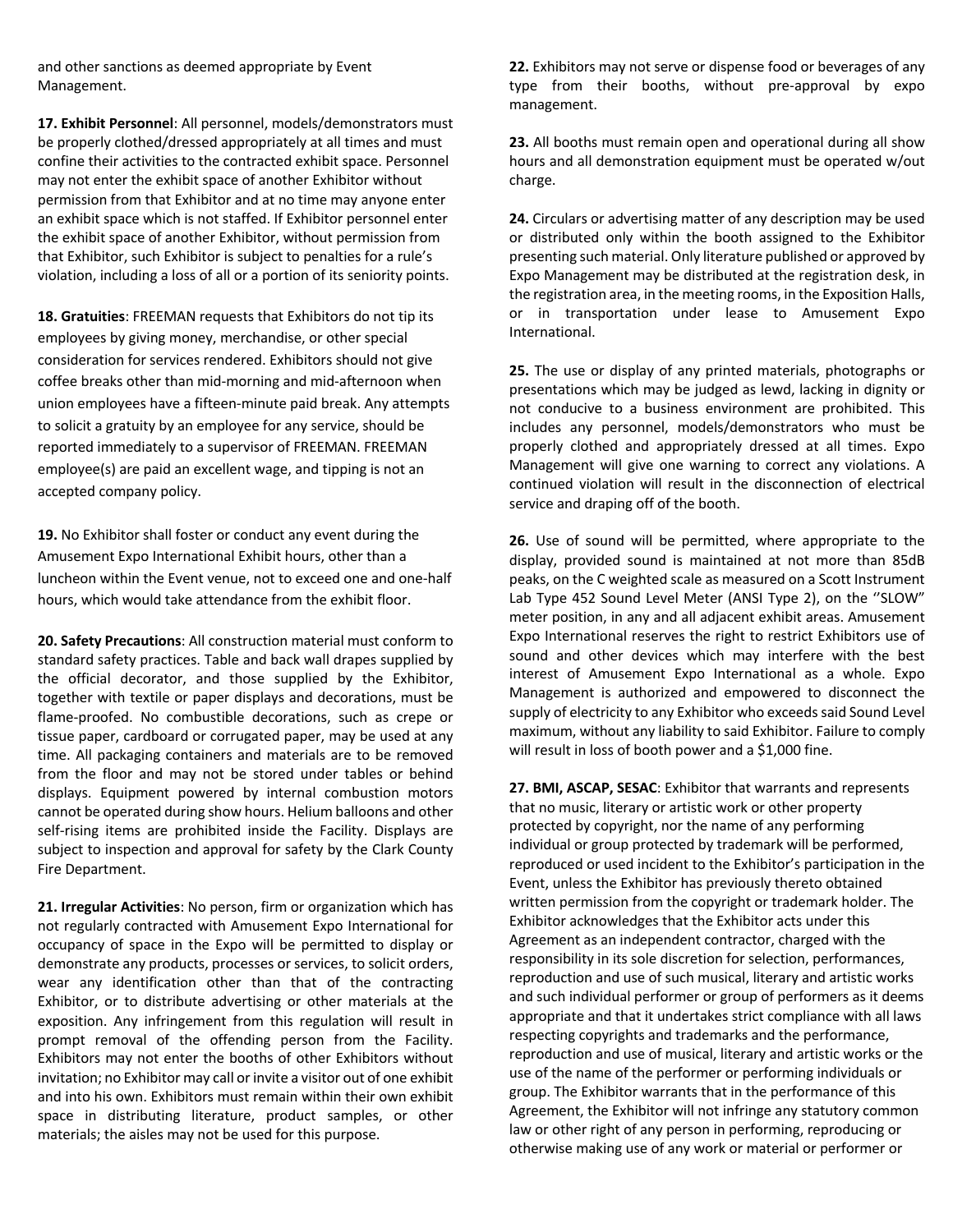performing group. The Exhibitor agrees to pay when due all royalties, license fees or other charges accruing or becoming due to any firm, person or corporation by reason of any music, either live or recorded, or other entertainment of any kind or nature, played, staged or produced by the Exhibitor, its agents or employees upon or within the premises covered by this Agreement, including but not limited to, royalties or licensing fees due to BMI, ASCAP or SESAC. Exhibitor will indemnify, save and hold harmless the Indemnified Parties from and against all claims, costs and expenses, including legal fees, demands, actions and liabilities of every kind and character whatsoever with respect to copyright and trademark rights, royalties and fees and the performance, reproduction and use of musical, literary and artistic works or in the name of a performing individual or group.

**28.** Exhibitors or their agents may not display, demonstrate, offer for sale, sell or advertise any products *(including but not limited to counterfeit goods)* which do not comply in all respects with all federal, state and local laws, regulations and ordinances.

**29.** All coin-operated video games to be displayed at Amusement Expo International must carry a Parental Advisory Disclosure Message (consistent with the Coin-Operated Video Game Parental Advisory System). Expo Management will monitor compliance by Exhibitors with the Coin-Operated Video Game Parental Advisory System and will disconnect electrical service to any coin-operated video game that lacks a Parental Advisory Disclosure Message in a prominently visible location. Certain machines and gaming devices may not be legally operative in certain jurisdictions and the exhibition of such machines will not be allowed if deemed illegal.

**30.** Exhibitors must comply at all times with all local, state and federal laws and regulations.

**31.** In the event that Amusement Expo International in good faith believes that an Exhibitor has violated any of the restrictions set forth in this contract, including the restrictions concerning the display, demonstration, and offer for sale of counterfeit *otherwise illegitimate products,* Amusement Expo International and/or Expo Management shall have the right to *a) inspect any and all components (Internal and external) of the product in question and/or* b) request the immediate removal of such product. If such removal is not immediately effected, Amusement Expo International and/or Expo Management shall have the right to take such further actions as it shall deem necessary including confiscation of the offending product and/or removal of the Exhibitor and its exhibits from the Exposition. Exhibitor and its agent knowingly waive any claims which may arise as a result of Amusement Expo International or Expo Management's activities pursuant to this provision.

**32. Photography/Video Recording**: With today's new technology it is increasingly more challenging to monitor camera use on the show floor. Also given that Amusement Expo International is working to increase social media outreach, Event Management asks that all Exhibitors monitor photography within their booths. Please contact Event Management for any issues with an attendee at the Show regarding photos in the booth.

#### **VIOLATIONS**

**33.** The Exhibitor shall be bound by the rules and regulations set forth herein, and by such additional rules and regulations which may be established by Event Management. Event Management shall have the power to adopt and enforce all Event rules and regulations, and their decision on these matters will be final. All matters and questions not covered by the regulations shall be subject to the final judgment and decision of Event Management.

Any violation by the Exhibitor of any of the terms and conditions herein shall subject Exhibitor to sanctions, including but not limited to the cancellation of the Agreement to occupy exhibit space and to forfeiture of any monies paid on account thereof. Upon due notice of such cancellation, Event Management shall have the right to take possession of the Exhibitor's space, remove all persons and properties of the Exhibitor and hold the Exhibitor accountable for all risks and expenses incurred in such removal. In no event shall there be any obligation on the part of Event Management to return any funds paid by the Exhibitor.

## **TEARDOWN/REMOVAL OF GOODS**

**34. Removal of Product or Equipment**: Once brought into the Event, the removal of product and equipment prior to tear-down must conform to the Merchandise Removal regulation stated in the Online Exhibitor Services Guide. Merchandise exit passes will be issued for material removal between the hours of 4:00 p.m. and 6:00 p.m. on Thursday, March 30. All display materials must remain in the exhibit hall until 4:00 p.m. Prior to 8:00 a.m. Thursday, March 30, standard removal rules apply, and any personnel removing merchandise must have a badge approved and issued by Event Management.

**35. Timely Dismantle**: Exhibitor agrees to dismantle its display as soon as practical after the end of the Event. Exhibitor further agrees to indemnify and save the Indemnified Parties harmless against any and all claims which may arise by virtue of damage to the premises caused by Exhibitor's display or costs paid by Event Management due to holding over by Exhibitor past its allotted time of occupancy.

**36. Early Tear-Down**: Exhibitor shall not tear-down prior to 4:00 p.m., Thursday, March 30. It is understood that premature teardown detracts from the overall merit of the Event. Exhibitors found to be dismantling their booth prior to 4:00 p.m. on Thursday, March 30, will be prohibited from exhibiting at Amusement Expo International 2024. In the event Exhibitor begins tear-down prior to the above stated time, the Exhibitor will be subject to a loss of seniority for future shows and, at Event Management's option prohibition for exhibiting at future Amusement Expo International Events.

**37.** In the event any Exhibitor fails to remove their exhibit materials in the allotted time, Expo Management and Amusement Expo International reserve the right to ship the materials through a carrier of its own choosing or will place the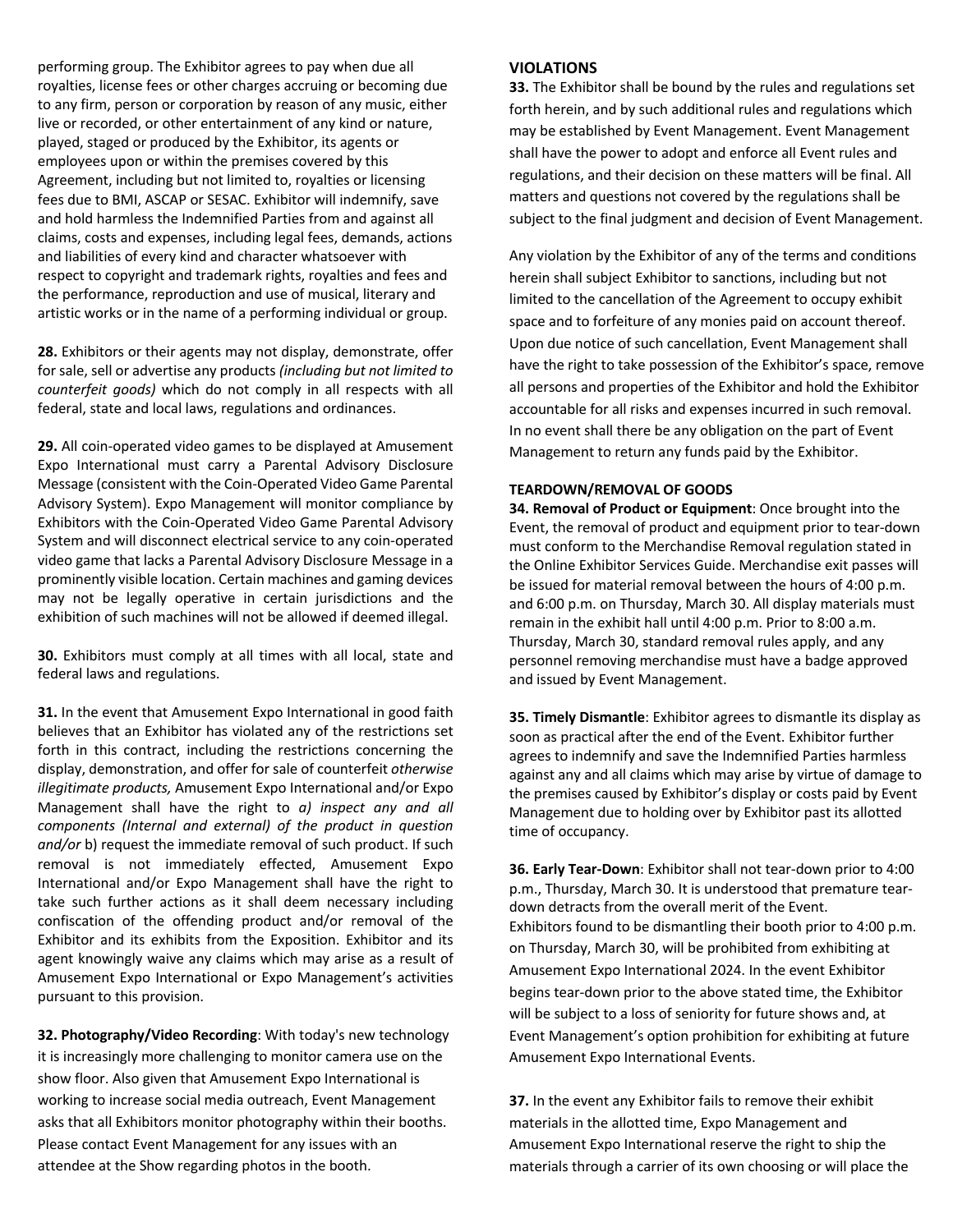materials in a storage warehouse subject to the Exhibitor's disposition at the Exhibitor's expense.

**38.** Only those products and/or services considered by Expo Management as relating directly to the coin-operated amusement game industry, including the business management of such enterprises, may be exhibited at Amusement Expo International.

**39.** Complaints of any violation of rules and regulations are to be made promptly to Expo Management, and Exhibitors and their personnel agree to abide by the decision of Expo Management.

## **SPACE ALLOCATION PROCEDURES**

**40.** Products of no more than one manufacturer may be shown in any one booth and subletting of space by the exhibitor is prohibited. Sharing or subleasing of space to another company will result in loss of seniority points.

Exhibit Space will be assigned as follows:

a) Exhibit space will be assigned according to a point system.

b) The Point System will apply to all Exhibit Contract/Applications received by the deadline of December 1, 2022 and accompanied by a check for 50% of the total cost of exhibit space less Early Bird Discount deposit.

c) Ten (10) points will be awarded to an exhibitor for each year they have exhibited.

d) One (1) point will be added for each 100 square feet of exhibit space contracted for in each of the Amusement Expo Shows.

e) All exhibitors must be members of both AAMA and AMOA.

f) All exhibitors will be awarded five (5) additional points.

g) A company may acquire another company's seniority points if there is a buy-out or acquisition of the entire company, but cannot combine the points of both companies, but select the highest point total.

h) When a company purchases a single product or single product line from another company, it does not acquire the seniority points.

i) If the selling company remains as an exhibitor, or if the seniority points become part of the assets for the buying company, then the seller forfeits its seniority if in future years they become exhibitors. j) Any space remaining after the deadline date will be assigned on a first-come, first-served basis.

# **FORFEITURE**

**41.** Seniority points are forfeited as follows:

- Discontinuing operations of the company.
- Sale of the company, and the acquired company does not exhibit under the name of the acquiring company or the acquired company.
- The acquiring company sells or discontinues operations of the acquired company.
- The sale of a product, product line or name does not constitute the sale of a company. If the sale causes the exhibiting company to discontinue operations all points are forfeited.

**42.** Exhibitors can lose all or a portion of their seniority points as the result of exhibit infractions listed below:

- An exhibit that is in violation of Event regulations must be corrected when notified by Event Management.
- Any action that is in violation of these Regulations.
- Sub-leasing of exhibit space.
- Any behavior of poor character which Event Management considers objectionable to the Event's wellbeing or anything detrimental to the image of the Event or Event Management.
- Seniority points are forfeited if used to acquire exhibit space for a company other than the exhibitor possessing the points. Forfeited seniority pints are not redeemable. The Event Operating Committee/Event Management is the final authority on all questions regarding this policy.

# **EXHIBIT SPACE PROVISIONS**

**43. Dimensions**: Width of exhibit space shown on the official floor plan is measured from the center of side rails and depth is the overall measurement from the face of the front post to the back of the rear post. Exhibit structures must be constructed to allow sufficient tolerance on all sides for drapery side rails and backdrop (at least 3 inches), and to allow ample room at the back of the booth for access to electrical wiring, (at least 9 inches, i.e., a 10' x 20' space has 9'3" x 19'6" useable space).

**44. Linear Exhibits**: All standard linear exhibits are confined to a maximum height of 8'3" unless on a perimeter wall. For 10' and 20' wide exhibits, any sign or display between 4' and 8' in height must be set back at least 5' from the aisle. For exhibits 10' x 30' or larger, any sign or display between 4' and 8' in height must either: a) be set back at least 5' from the aisle or b) be located at least 10' from any neighboring exhibit. Any type of flags, banners or structures must not exceed the maximum height of 8'/2.44m. Canopies or any part of the booth having any type of flags, banners or structure overhang in the aisles are not permitted.

**45. Unfinished Areas**: All open or unfinished sides of the exhibit space which in Event Management's judgement, may appear unsightly must be covered or Event Management will have them covered at the Exhibitor's sole expense. Any portion of the exhibit bordering another Exhibitor's space must have the backside of that portion finished and not carry any identification signs or other copy that would detract from the, adjoining exhibit. All booths must be carpeted at the Exhibitor's expense.

**46. Damages and Insurance**: Exhibitor is responsible for all damage to property caused by Exhibitor personnel. Should such damage occur, Exhibitor is liable to the owner of the damaged property. Exhibitor must carry insurance for loss of product or damage of product while exhibiting at Amusement Expo International. Amusement Expo International is not responsible. Exhibitor shall be liable for, and shall insure against, all injuries or damages caused by the acts or omissions of the exhibitor or its employees, representatives, servants, agents, licensees, invitees, patrons, guests or contractors. Exhibitor agrees to obtain and furnish to Event Management at least thirty (30) days prior to set-up a certificate of insurance showing that there is in effect a policy of a minimum of \$1,000,000 combined single limit bodily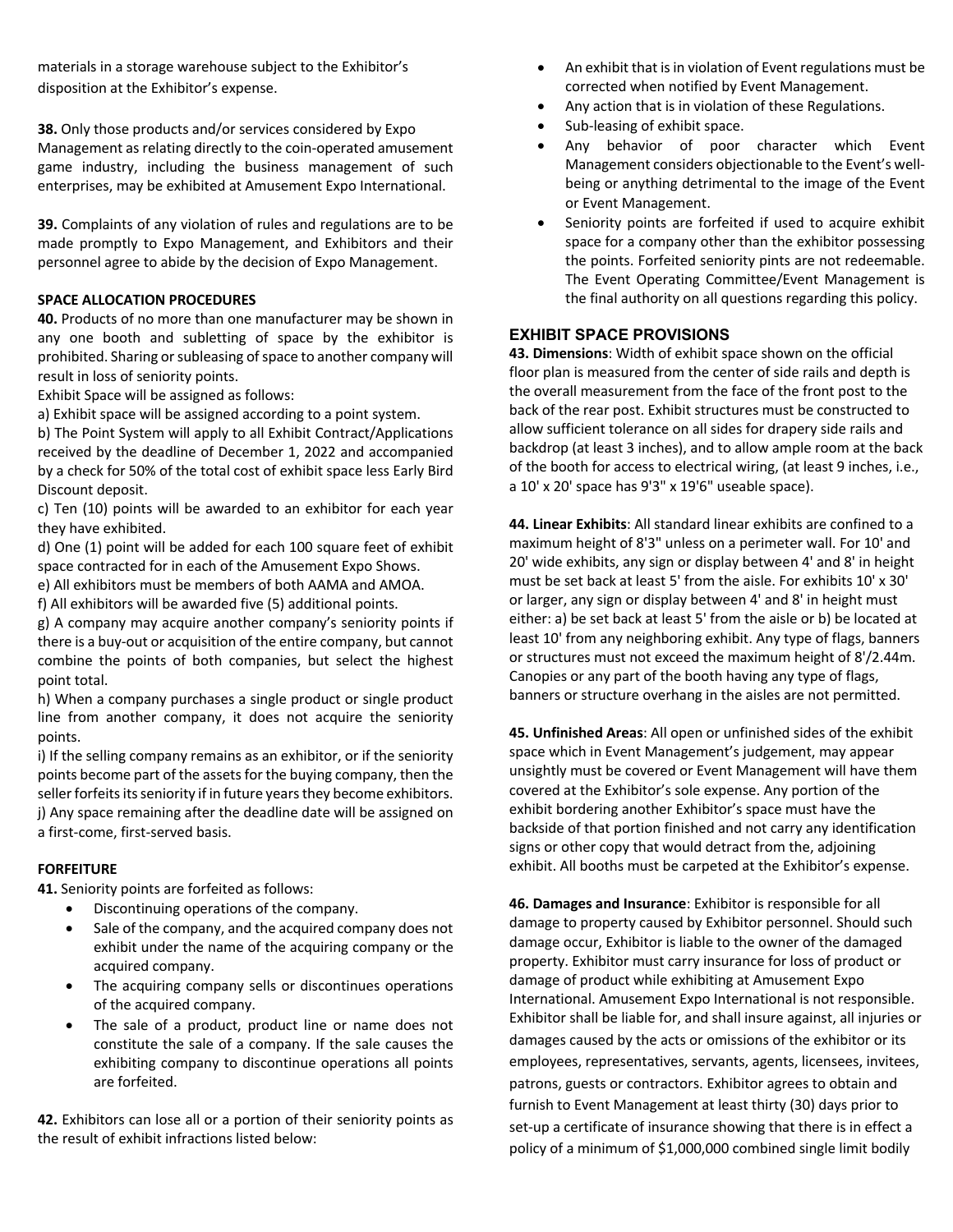injury and broad form property damage coverage, including broad form contractual liability in which the Indemnified Parties Las Vegas Convention Center and their directors, officers and employees as additional insureds. Exhibitor shall obtain workers compensation insurance, and provide proof of same to Event Management, for all Exhibitor's employees.

The Exhibitor is responsible for any and all demands on account of any injury or death, or damage to property occurring in or upon any portion of the Event venue Expo leased or used by Exhibitor which are caused by the acts or omissions of Exhibitor, or its employees, representatives, servants, agents, licensees, invitees, patrons, guests, or contractors. Exhibitor is also solely responsible for any injuries or damages sustained or caused by it in connection with Amusement Expo International, whether or not they occur at the Event venue. This includes, but is not limited to, booth construction, booth set-up, travel to or from Amusement Expo International, activities of the Exhibitor's employees or third parties subject to the supervision of Exhibitor, or any other activities carried on in connection with Amusement Expo International. Exhibitor shall defend, indemnify and hold harmless the Indemnified Parties from and against any and all claims, demands, actions, causes of actions, penalties, judgments, and liabilities of every kind and description (including court costs and reasonable attorneys' fees) for injury to and death of persons, and damage to and loss of property which are caused by, arise from or grow out of Exhibitor's use or occupancy of the premises or from any breach by Exhibitor of any condition of this Agreement, or from any act or omission of Exhibitor, or its employees, representatives, servants, agents, invitees, patrons, guests, licensees, or contractors. The Exhibitor agrees to make no claim for any act or omission of Event Management taken in accordance with the Exhibitor Regulations.

#### **ADMISSION REGULATIONS**

**47. Pre-Event Hours Entry**: Exhibitors, media and manufacturers' representative personnel are allowed to enter the exhibit hall at 7:00 a.m. each exhibit day. Any exhibitor requiring earlier entry must obtain advance written permission from Event Management.

**48. Exiting the Hall:** Exhibitors, media and manufacturers' representative personnel must exit the hall at posted times during set-up and tear-down, and at 6:00 p.m. on Wednesday, March 29.

## **SETUP**

**49. Freight Target Times**: Exhibitors are assigned a Freight Target Time for the on-time arrival of freight only. The time listed on the targeted floor plan does not mean that freight will be unloaded at that time. It could possibly be unloaded within 1 to 8 hours of that designated time listed. Do not order carpenters or labor until freight is actually located in the booth. Please meet this

time in order to avoid a 15% freight handling surcharge. To request a change in the assigned freight target time, write to:

Attn: Ted Merich — Amusement Expo International, Email: ted.merich@freemanco.com

**50. Display Installation**: All exhibits must be set and in place by 5:00 pm on Tuesday, March 28, 2023. The hall will be closed to all Exhibitors, I&D companies and exhibit booth personnel at 5:30 pm Tuesday, March 28, 2023, so that all empty crates and cartons can be removed; aisles can be cleaned; aisle carpeting can be laid, etc. All plastic used to cover the carpeting in the exhibit booth must be removed by this 5:00 pm deadline.

**51. Late Installation**: If installation of any crated exhibit has not been completed by 5:00 p.m., Tuesday, March 28, and no arrangements for set-up have been made, then Event Management shall order the exhibit to be erected and the Exhibitor will be billed and agrees to pay for all charges incurred. Event Management shall not be liable for damages that may occur during this exhibit set-up.

**52. Space Abandonment**: Any space not claimed and occupied prior to 5:00 p.m., Tuesday, March 28, 2023, for which no special arrangements have been made, may be resold or reassigned by Event Management without obligation on the part of Event Management for any refund whatsoever.

**53. Labor Contracts and Agreements**: The Exhibitor agrees to abide by all agreements made between Event Management, the unions, the official Event service contractor, the Sands Expo or any of its agents pertaining to using union labor in the exhibit areas.

**54. Use of Union Labor:** In order to conform to union contract rules and regulations, it will be necessary that all Exhibitors use qualified union personnel for the various services required when installing and dismantling exhibits and for material handling within the Event, including, but not limited to: off-loading and delivery of exhibit/display materials to exhibit space; pick-up, storage and return of empty crates; expedition of out-bound shipping; exhibit/display materials set-up and tear-down; and exhibit space cleaning.

To assist Exhibitors in planning for participation in the Event, Event Management is certain Exhibitors will appreciate knowing in advance that union labor will be required for certain aspects of exhibit handling. To help understand the event site work rules, please read the following:

**55. Exhibit Labor**: Teamsters Local Union #631 has jurisdiction through a labor agreement with FREEMAN for the erection, touch-up, dismantling, and repair of all exhibits when this work is done by persons other than the Exhibitor's full-time company personnel. This work is to include wall coverings, floor coverings, pipe and drape, painting, hanging of signs and decorative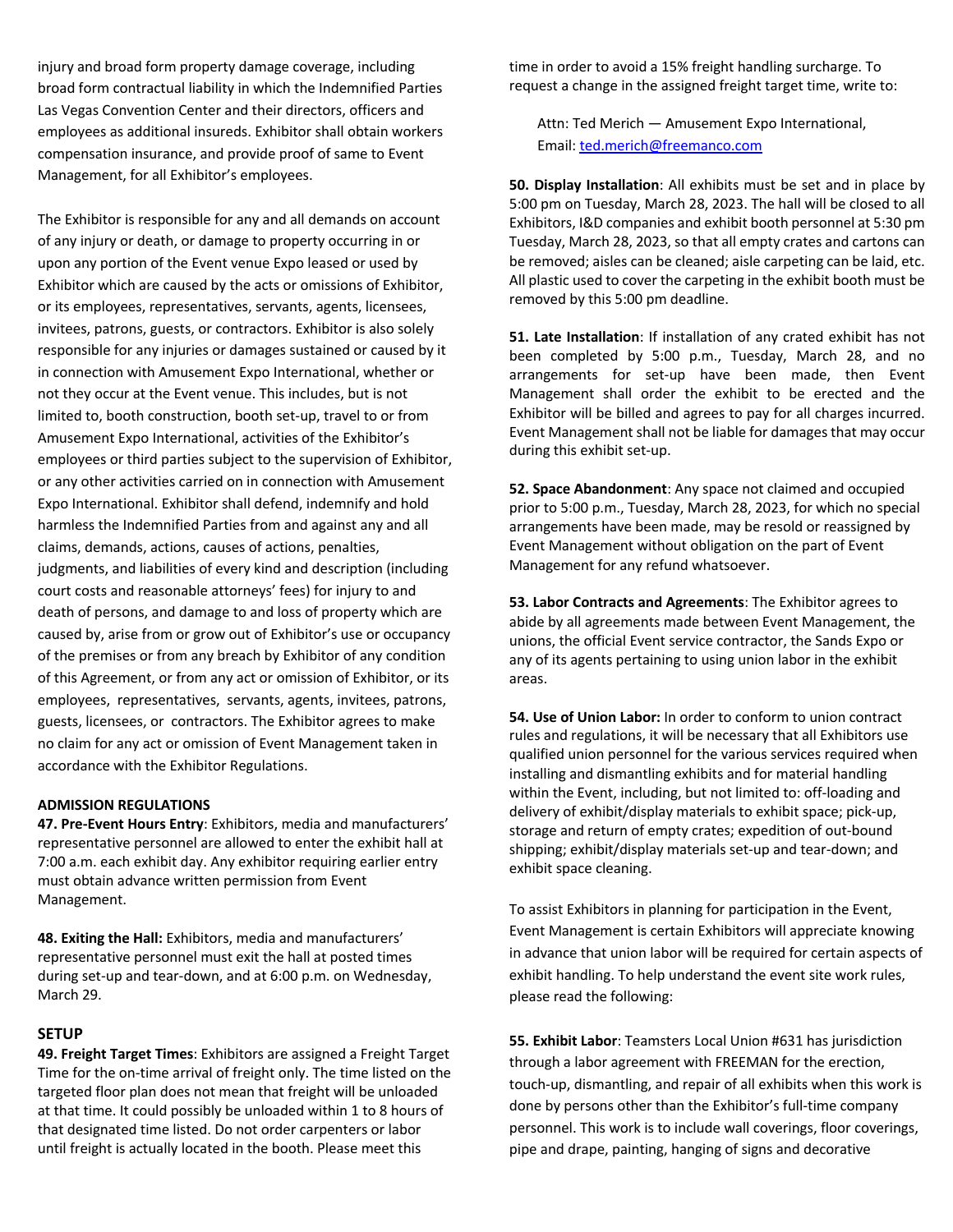materials from the ceiling, placement of all signs and the erection of platforms used for exhibit purposes. Local #631's jurisdiction does not cover the placement of the products on display, the opening of cartons containing products, nor the performance, testing, maintenance or repairs of products.

**56. Fire Regulations/Fireproofing Codes**: Exhibitor must conform to all standard fire codes of Clark County. All display materials must be made of fire-retardant materials and subject to fire inspector's approval. Crepe paper, corrugated paper, cardboard or other combustible materials shall be prohibited. Combustible materials, explosives, or welding are not permitted in or around the exhibit areas unless special permission has been granted by the Fire Marshall. Exhibitor shall not allow its display to block the view of, or impede access to fire alarm boxes, fire hose cabinets, fire extinguishers, or other safety equipment. Smoking is prohibited in the Las Vegas Convention Center **at all times.** In addition, welding is not permitted.

**57. Disruption of Event**: In the event the Event venue or any part thereof shall be destroyed, damaged by fire or other cause, or become unavailable in whole or in part, for a portion or for the entirety of the Agreement period for any reason whatsoever, or if any casualty or occurrence shall render the fulfillment of this Agreement impossible or inadvisable, including, without limitation, the requisitioning of the all or any part of the Event venue by any governmental entity, then and thereupon the parties to the Agreement shall amend the Agreement in a fashion which shall be mutually acceptable or the Agreement shall be terminable by Event Management at its option. Exhibitor hereby waives any claim against the Indemnified Parties for damages or compensation for such termination should the Agreement be so terminated.

If this Agreement is terminated as contemplated above, Event Management will in good faith, seek recovery from Event Management's insurers for any costs and expenses incurred by Event Management in connection with the Event, with any such costs and expenses not recovered from Event Management's insurers being referred to as "Unrecovered Costs." The Exhibitors, shall be jointly and severally liable for all Unrecovered Costs and shall reimburse Event Management for such Unrecovered Costs upon demand. The Unrecovered Costs expenses shall include, but not be limited to, all expenses incurred by Event Management as a result of contracts with third parties for the provision of services or products incidental to the Event, including the Event Management Agreement with the Event Manager; all out of pocket expenses incurred by Event Management incidental to the Event; and all overhead expenses of Event Management attributable to the production of the Event. No monies will be returned should the dates or location of the Event be changed by Event Management, but Exhibitor will be assigned space which Exhibitor agrees to use under these

same rules and regulations. Event Management shall not be financially liable if the Event is interrupted, cancelled, moved, or dates changed except as provided herein.

**58. Waiver of Liability**: Event Management shall not be responsible for any damage or injury that may happen to the Exhibitor or its agents, servants, employees or property from any cause whatsoever except the willful misconduct of Event Management, its servants or employees, arising out of Event Management duties and responsibilities under the agreement. Exhibitor expressly releases the Indemnified Parties from any such loss, damage or injury.

The Exhibitor agrees to waive the right of subrogation by its insurance carriers to recover loss sustained under the insurance contracts.

The Indemnified Parties assume no responsibility or liability whatsoever in matters relating to restrictions imposed on any Exhibitor by any governmental agency.

**59. Indemnity**: The Exhibitor is responsible for any and all demands on account of any injury or death, or damage to property occurring in or upon any portion of the Event venue leased or used by Exhibitor which are caused by the acts or omissions of Exhibitor, or their employees, representatives, servants, agents, licensees, invitees, patrons, guests, or contractors. Exhibitor is also solely responsible for any injuries or damages sustained or caused by it in connection with the Event, whether or not they occur at the Event venue. This includes, but is not limited to, booth construction, booth set-up, travel to or from the Event, activities of the Exhibitor's employees or third parties subject to the supervision of Exhibitor, or any other activities carried on in connection with the Event. Exhibitor shall defend, indemnify and hold harmless the Indemnified Parties from and against any and all claims, demands, actions, causes of actions, penalties, judgments, and liabilities of every kind and description (including court costs and reasonable attorneys' fees) for injury to and death of persons, and damage to and loss of property which are caused by, arise from or grow out of Exhibitor's use or occupancy of the Event venue or from any breach by Exhibitor of any condition of this Agreement, or from any act or omission of Exhibitor, or its employees, representatives, servants, agents, invitees, patrons, guests, licensees, or contractors. The Exhibitor agrees to make no claim for any act or omission of Event Management taken in accordance with, or to enforce, the Exhibitor Regulations.

#### **FORCE MAJEURE**

**60.** In the event the Las Vegas Convention Center or any part of the exhibit areas thereof are unavailable whether for the entire